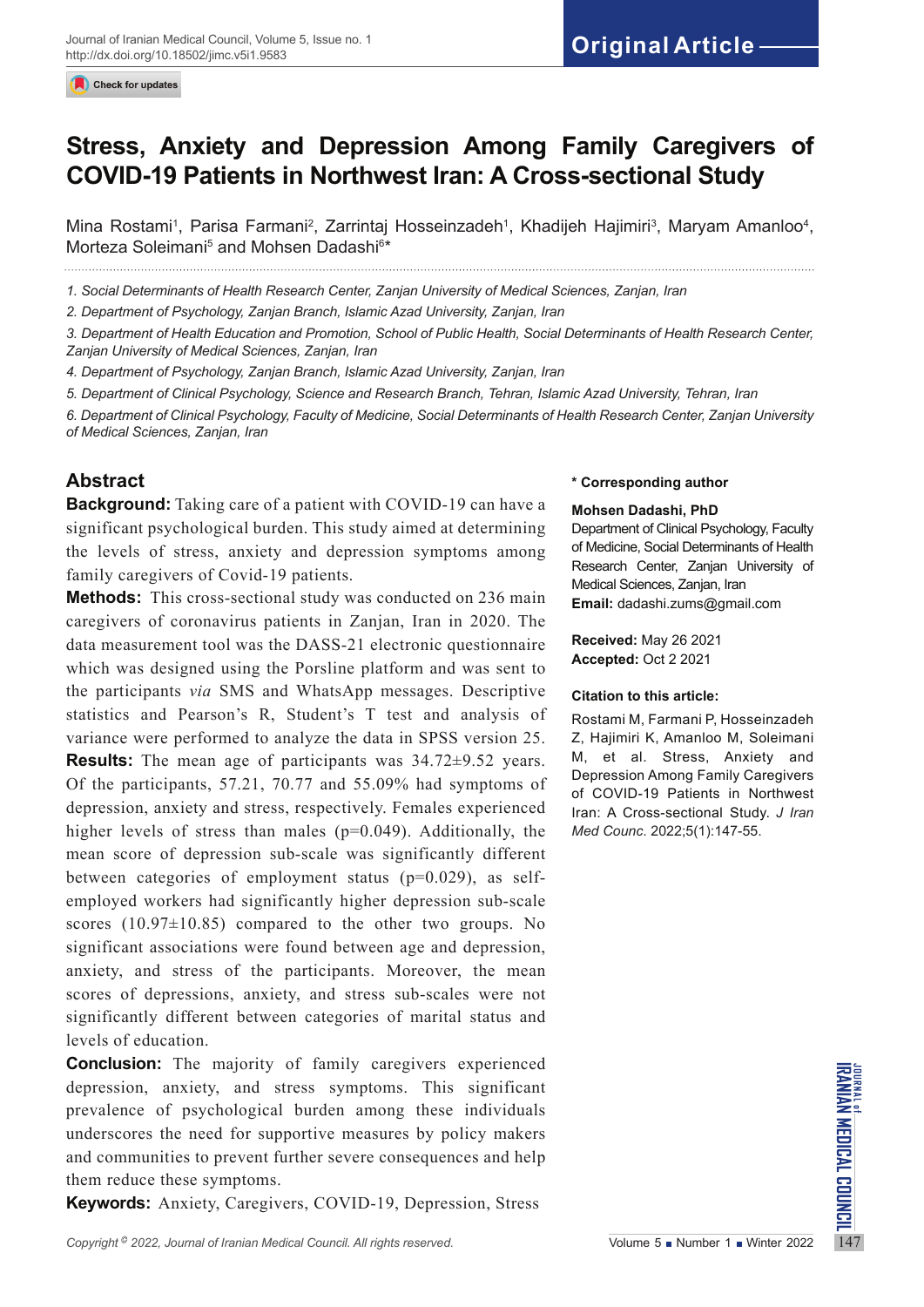## **Introduction**

Pneumonia caused by a new coronavirus was first reported in December 2019 in Wuhan, China. In February 2020, as the epidemic spread, the World Health Organization officially named the disease as "Coronavirus Disease 2019 (COVID-19)", and now publicly the virus is also called "the COVID-19 virus". At the beginning of September 2020, the disease was confirmed in more than 26 million cases, and caused over 800,000 deaths worldwide. This disease has arrived in Iran since February 2020 and many cases have been confirmed so far (1-4). This pandemic is not only a threat to human health, but it also has devastating impacts on people's lives in every aspect (5). Therefore, COVID-19 might be an important cause of stressors that can strongly affect people's mental health (6).

The outbreak of infectious diseases along with physical problems causes psychological distress in patients and their families. These people express common social and psychological responses to this disease, which often include anxiety, stress, and depression (7). Psychological effects of recent outbreaks such as irritability, anger, fear of contracting and transmission to family members, anxiety and depression have been shown (8). Moreover, in the coronavirus pandemic, the high abundance of patients and the resulting deaths can lead to stress and anxiety in the community (9). Some studies have also reported high levels of stress, anxiety, depression symptoms and fear of COVID-19 in the Iranian population. Besides, they have shown several contributing factors such as being married, younger age, having a child and having poor night sleep that have a significant effect on the psychological burden of COVID-19 on family caregivers (10-12).

EXECUTE anxiety might be significant in<br>terms of the fear of contaminat<br>is mainly from person-to-pers<br>family members (13). Addition<br>might experience serious ps<br>due to their realization of<br>threatening disease; thus, the<br>vol The epidemic of infectious diseases such as COVID-19 can cause significant stress that might result in adverse effects on the quality of life and mental health of patients, especially their caregivers. This stress and anxiety might be significant in patients' caregivers in terms of the fear of contamination as the transmission is mainly from person-to-person, especially between family members (13). Additionally, family caregivers might experience serious psychological symptoms due to their realization of COVID-19 as a lifethreatening disease; thus, they feel worried about

of COVID-19 on family caregivers encompass a wide range of psychological symptoms such as emotional distress, depression, stress, mood swings, irritability, insomnia, post-traumatic stress disorder, anger, and emotional numbness (14-18). Therefore, it is necessary to identify the psychological impacts of the COVID-19 epidemic in order to take timely preventive measures and interventions to avert more severe and chronic consequences. The aim of the present study was to determine the levels of stress, anxiety, and depression in main caregivers of COVID-19 patients in Zanjan, Iran.

losing their loved ones (14). Psychological burdens

# **Materials and Methods** *Study design and population*

This was a cross-sectional study which was conducted in the period of March 2020 to May 2020. The study population were 620 family caregivers of COVID-19 patients at Vali-e-Asr Hospital in Zanjan, north-west of Iran. The participants were included in the study by the convenience sampling and the sample size was estimated to be 238 based on Cochran's formula. The inclusion criteria were primary family caregivers of Covid-19 patients with >18 years, who had access to smart phones and the ability to read and write in order to be able to complete questionnaires electronically. In fact, the participants were the COVID-19 patients' family members who were primary caregivers of them before hospitalization and after discharge at home. Caregivers who were illiterate or unwilling to participate in the study as well as those with a history of mental illness were excluded. All patients were in "severe" category (patients with clinical signs of pneumonia as well as a respiratory rate>30 breaths/ min; severe respiratory distress; or SpO2<90% on room air) according to World Health Organization (WHO) clinical management of COVID-19 guidance (19). An online questionnaire which was designed using the Porsline platform was sent to the participants *via* SMS and WhatsApp messages. After providing a complete explanation of the aims and process of the study, the written informed consent was obtained electronically from all the participants. The present study was approved by the Ethics Committee of Zanjan University of Medical Sciences (IR.ZUMS. REC.1398.490).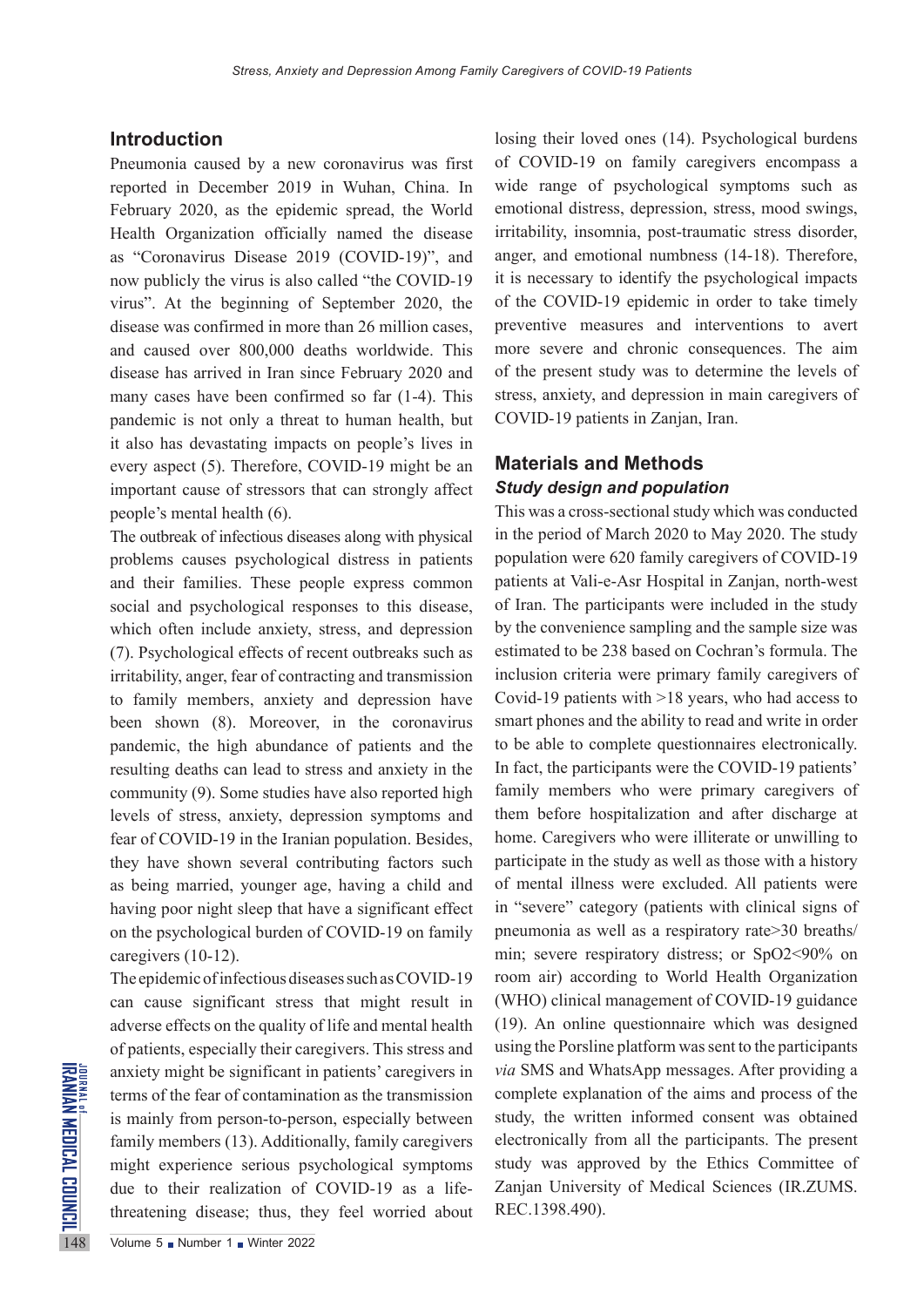## *Measures*

The data gathering tool was a questionnaire consisting of two sections. The first section was about the demographic and occupational characteristics of the participants, such as age, gender, marital status, educational level, and employment status. It should be noted that in terms of employment status, we considered the career of the person in a household that mainly supports the family financially. The second section was the Persian version of Depression Anxiety Stress Scales (DASS-21), with adequate internal consistency for the 21-item scale (Cronbach's α=0.82). Asghari *et al* in a study on Persian version of DASS-21, showed the test-retest reliability for depression, anxiety and stress sub-scales to be 0.77, 0.89 and 0.85, respectively. They reported the Cronbach's alpha of 0.94 for the total 21-item scale. Moreover, the Cronbach's alpha of depression, anxiety and stress sub-scales achieved 0.85, 0.85, and 0.87, respectively. They also demonstrated a satisfactory validity (convergent validity and discriminant validity) of the three scales of the DASS-21 (20). The DASS-21 scale consists of 3 dimensions DASS-D (depression), DASS-A (anxiety), and DASS-S (stress). Each domain comprises 7 items. For each item, the available options for responding are 4-point Likert scale considered from zero (does not apply to me at all) to 3 (absolutely applies to me). The final score is obtained through the sum of the scores on the answers to the items corresponding to each of the domains. DASS-21 is the short form of DASS-42, thus we multiplied by two the total score for each sub-scale and assessed based on its severity rating index (21). "For Depression, the criteria were normal  $(0-9 \text{ points})$ , mild  $(10-13 \text{ points})$ , moderate  $(14-20 \text{ points})$ points), severe (21–27 points), and extremely severe (28+ points). For Anxiety, the standards were normal  $(0-7 \text{ points})$ , mild  $(8-9 \text{ points})$ , moderate  $(10-14 \text{ bits})$ points), severe (15–19 points), and extremely severe (20+ points). For Stress, the criteria were normal  $(0-14 \text{ points})$ , mild  $(15-18 \text{ points})$ , moderate  $(19-25 \text{ bits})$ points), severe (26–33 points), and extremely severe  $(34+$  points)"  $(22)$ .

## *Statistical analysis*

Continuous variables were reported as mean± Standard Deviation (SD) and categorical data were

reported as numbers and percentages. A Kolmogorov– Smirnov test was utilized to define the normality of data distribution. In the inferential analysis, Pearson correlation coefficient was conducted to examine the relationship between age and DASS-21 subscales. Additionally, the students' t test and analysis of variance were performed to compare DASS-21 sub-scales between groups, as applicable. We used a multiple linear regression analysis to determine the predictors of DASS sub-scales scores. Data were analyzed utilizing SPSS software version 25. All findings were considered statistically significant at  $p < 0.05$ .

## **Results**

#### *Basic characteristics of the participants*

In the present study, 236 people participated, all of whom were family caregivers of patients admitted to Vali-e-Asr Hospital. The mean age of the participants was  $34.72 \pm 9.52$ . Of the participants, 121 were female (51.3%), 144 were high school diploma (61.02%), and 156 were single (66.10%) (Table1).

## *Depression, anxiety, and stress of the participants*

According to the study results, 57.21, 70.77 and 55.09% of the participants had symptoms of depression, anxiety, and stress, respectively (Table 2). Association between all dimensions of DASS 21 and socio-demographic characteristics of the participants were examined (Table 3). The findings showed that there was a significant difference in the levels of stress between females and males as the mean scores of "stress" were  $16.25 \pm 10.19$  and  $12.87 \pm 9.05$  in females and males, respectively  $(t=-1.99, p=0.049)$ . In addition, the self-employed workers' levels of depression were higher than those of employees and retirees as the mean scores of "depression" were  $10.97 \pm 10.85$ , 7.29  $\pm$  6.85, and  $5.58 \pm 8.11$  in self-employed workers, retirees, and employees, respectively  $(F=4.36, p=0.048)$ . There was no significant association between age, marital status and level of education with depression, anxiety, and stress sub-scales.

We performed a multiple regression analysis to examine the employment status of the participants in terms of depression sub-scale as well as gender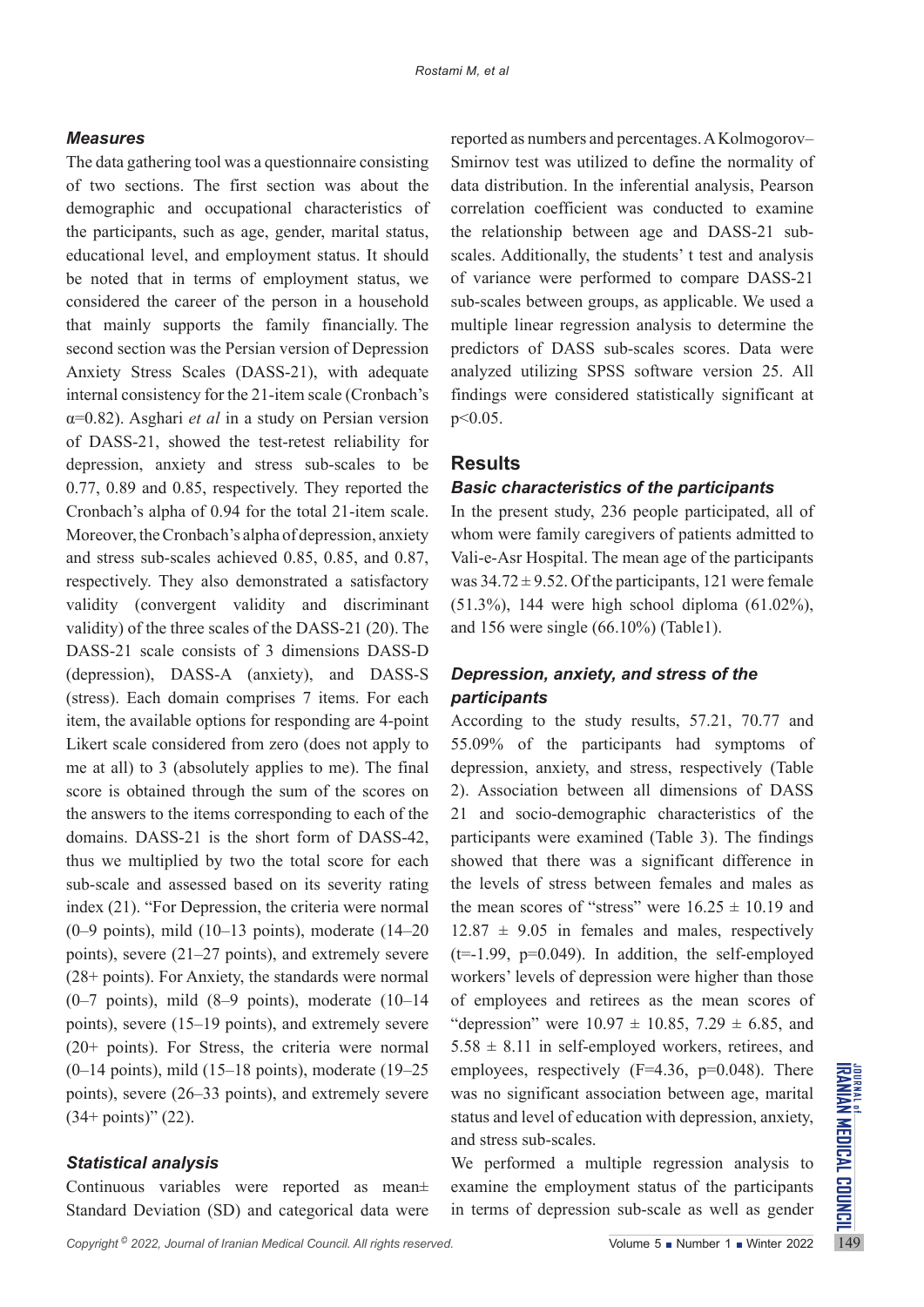## **Table 1:** Descriptive characteristics of the participants \*

| Variable                                                         | Participants (n=236)                    |
|------------------------------------------------------------------|-----------------------------------------|
| Age, years                                                       | $34.72 \pm 9.52$                        |
| Gender, female                                                   | 121(51.3)                               |
| Marital status, single                                           | 156 (66.1)                              |
| Level of education<br><b>HSD</b><br><b>B.A.</b><br>M.A.          | 144 (61.02)<br>57(24.15)<br>35 (14.83)  |
| <b>Employment status</b><br>Employee<br>Self-employed<br>Retired | 69 (29.23)<br>127 (53.81)<br>40 (16.96) |

\*Values are n (%) and means ± SD. HSD = High School Diploma;

B.A. = Bachelor's degree; M.A. = Master's degree.

#### **Table 2:** Descriptive statistics on depression, anxiety, and stress

|                                                              | Variable                                                                                                                                                                                                                | Mean $\pm$ SD / N (%)     |
|--------------------------------------------------------------|-------------------------------------------------------------------------------------------------------------------------------------------------------------------------------------------------------------------------|---------------------------|
|                                                              | DASS-21                                                                                                                                                                                                                 | Score = $16.37 \pm 12.76$ |
|                                                              | DASS-D                                                                                                                                                                                                                  | Score = $9.44 \pm 10.32$  |
|                                                              | No depression                                                                                                                                                                                                           | 101 (42.79)               |
|                                                              | Mild                                                                                                                                                                                                                    | 39 (16.54)                |
|                                                              | Moderate                                                                                                                                                                                                                | 38 (16.1)                 |
|                                                              | Severe                                                                                                                                                                                                                  | 25 (10.59)                |
|                                                              | <b>Extremely severe</b>                                                                                                                                                                                                 | 33 (13.98)                |
|                                                              | DASS-A                                                                                                                                                                                                                  | Score = $9.01 \pm 8.10$   |
|                                                              | No anxiety                                                                                                                                                                                                              | 69 (29.23)                |
|                                                              | Mild                                                                                                                                                                                                                    | 52 (22.03)                |
|                                                              | Moderate                                                                                                                                                                                                                | 57(24.15)                 |
|                                                              | Severe                                                                                                                                                                                                                  | 39 (16.54)                |
|                                                              | <b>Extremely severe</b>                                                                                                                                                                                                 | 19 (8.05)                 |
|                                                              | DASS-S                                                                                                                                                                                                                  | Score = $14.29 \pm 9.77$  |
|                                                              | No stress                                                                                                                                                                                                               | 106 (44.91)               |
|                                                              | Mild                                                                                                                                                                                                                    | 30(12.71)                 |
|                                                              | Moderate                                                                                                                                                                                                                | 40 (16.94)                |
|                                                              | Severe                                                                                                                                                                                                                  | 33 (13.98)                |
|                                                              | <b>Extremely severe</b>                                                                                                                                                                                                 | 27 (11.46)                |
| JOURNAL OF MEDICAL COUNCIL<br>IRANIAN MEDICAL COUNCIL<br>150 | DASS-21= 21-item Depression Anxiety Stress Scale; DASS-D = 7-item DASS-21<br>Depression subscale; DASS-A= 7-item DASS-21 Anxiety subscale; DASS-S = 7-item<br>DASS-21 Stress subscale.<br>Volume 5 Number 1 Winter 2022 |                           |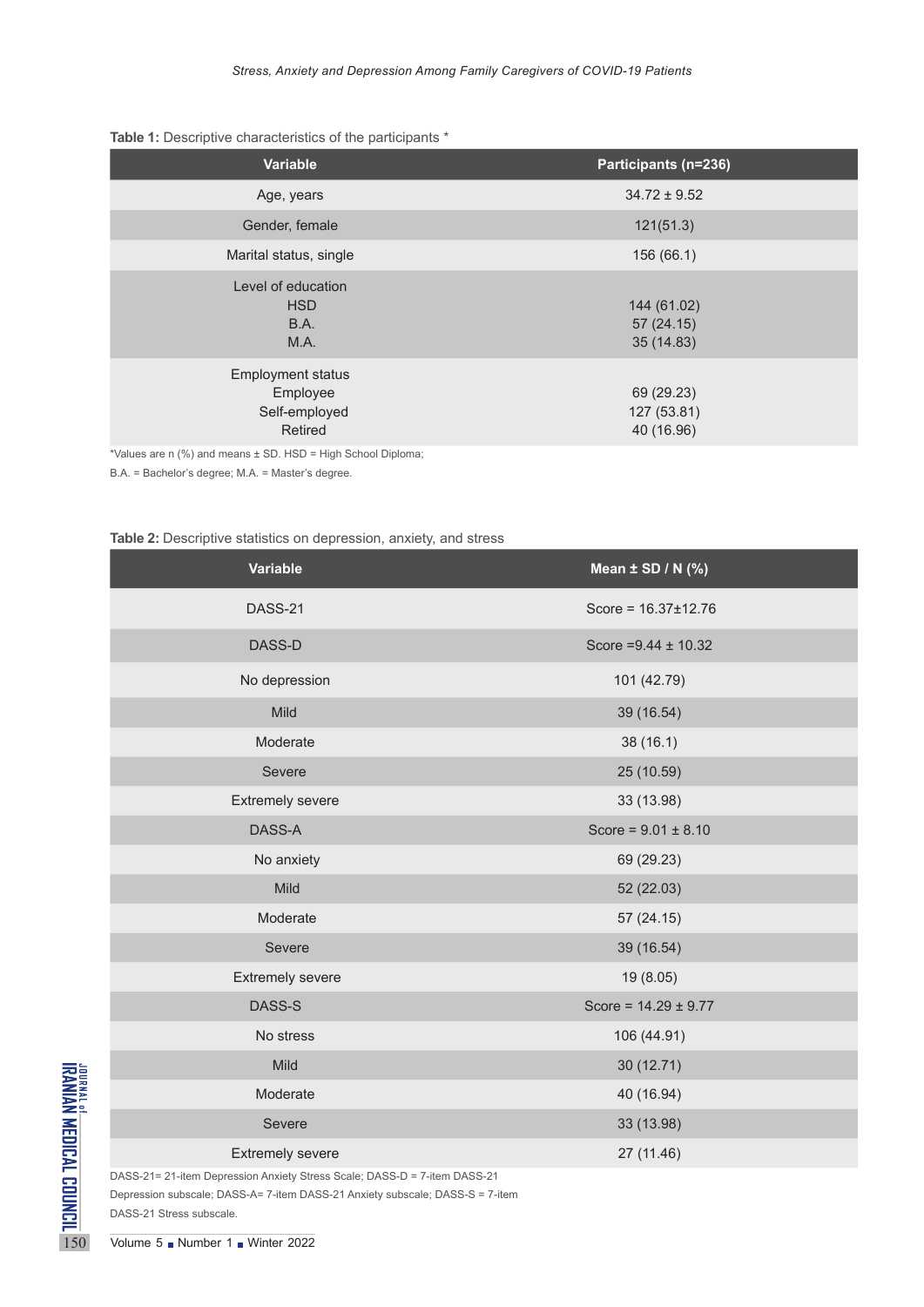| <b>Variable</b>               | <b>DASS-D</b><br>Mean ± SD | <b>DASS-A</b><br>Mean ± SD | <b>DASS-S</b><br>Mean ± SD | <b>DASS-21</b><br>Mean ± SD |
|-------------------------------|----------------------------|----------------------------|----------------------------|-----------------------------|
| Age *                         | 0.044(0.618)               | $-0.164(0.062)$            | $-0.069(0.438)$            | $-0.044(0.618)$             |
| Gender +                      |                            |                            |                            |                             |
| Female                        | $10.44 \pm 10.89$          | $9.88 \pm 8.60$            | $16.25 \pm 10.19$          | $36.17 \pm 26.25$           |
| Male                          | $8.35 \pm 9.63$            | $8.06 \pm 7.48$            | $12.87 \pm 9.05$           | $29.00 \pm 24.38$           |
| p-value                       | $-1.15(0.251)$             | $-1.28(0.202)$             | $-1.99(0.049)$ **          | $-1.61(0.110)$              |
| Marital status +              |                            |                            |                            |                             |
| Single                        | $10.79 \pm 11.08$          | $10.46 \pm 7.76$           | $16.23 \pm 11.29$          | $37.48 \pm 27.79$           |
| Married                       | $8.76 \pm 9.99$            | $8.27 \pm 8.26$            | $13.25 \pm 8.85$           | $30.30 \pm 24.28$           |
| p-value                       | 1.04(0.298)                | 1.44(0.151)                | 1.63(0.104)                | 1.5(0.134)                  |
| Level of Education $\ddagger$ |                            |                            |                            |                             |
| <b>HSD</b>                    | $10.38 \pm 11.22$          | $9.04 \pm 8.56$            | $14.28 \pm 10.003$         | $33.71 \pm 27.34$           |
| B.A.                          | $7.74 \pm 7.70$            | $9.41 \pm 6.73$            | $14.58 \pm 9.78$           | $31.74 \pm 21.29$           |
| M.A.                          | $7.73 \pm 9.67$            | $8.00 \pm 8.48$            | $13.73 \pm 9.003$          | $29.46 \pm 22.90$           |
| p-value                       | 0.97(0.381)                | 0.15(0.857)                | 0.03(0.964)                | 0.2(0.815)                  |
| Employment status ‡           |                            |                            |                            |                             |
| Employee                      | $5.58 \pm 8.11$            | $7.58 \pm 5.69$            | $11.70 \pm 8.48$           | $24.88 \pm 20.01$           |
| Self-employed                 | $10.97 \pm 10.85$          | $9.67 \pm 8.90$            | $15.00 \pm 10.21$          | $35.65 \pm 27.31$           |
| <b>Retired</b>                | $7.29 \pm 6.85$            | $6.81 \pm 4.54$            | $12.47 \pm 10.25$          | $33.14 \pm 24.80$           |
| p-value                       | $3.64(0.029)$ **           | 1.87(0.206)                | 2.15(0.120)                | 2.9(0.083)                  |

**Table 3:** The association between participants' basic characteristics and DASS-21 sub-scales

DASS-21= 21 item Depression Anxiety Stress Scale; DASS-D = 7-item DASS-21 Depression subscale; DASS-A= 7-item DASS-21 Anxiety subscale; DASS-S = 7-item DASS-21 Stress subscale.

\* Values are Pearson's coefficient (p-value).

† Values are t (p-value).

‡ Values are f (p-value).

 $*$ <sub>p</sub> < 0.05.

Experienced depression symptoms that at e.5.24 points<br>
more than two other groups. Moreover, R2=0.054,<br>
implying only 5.4% of the variability in depression<br>
sub-scale score is due to being self-employed The findings showe regarding stress sub-scale. Stepwise regression analysis indicated that being solely a self-employed worker is significantly associated with higher scores of depression sub-scale in comparison to either employees or retiree  $(b=5.24, p=0.008)$  which indicates that on average, self-employed workers experienced depression symptoms that are 5.24 points more than two other groups. Moreover, R2=0.054, implying only 5.4% of the variability in depression sub-scale score is due to being self-employed  $(r=0.233, F=7.26, p=0.008).$ 

With regard to gender, regression analysis revealed that female caregivers reported a significant higher scores of stress symptoms ( $b=3.37$ ,  $p=0.049$ ) which suggests that female caregivers experienced about 3.37 points more stress symptoms compared to males. The R2 was equal to 0.030 that can be interpreted as only 3% of the variability in stress sub-scale scores explained by being female (r=0.173, F=3.95, p=0.049).

## **Discussion**

The findings showed that there was a significant prevalence of depression (57.21%), anxiety (70.77%) and stress (55.09%) symptoms among the study population. Besides, there was a significant difference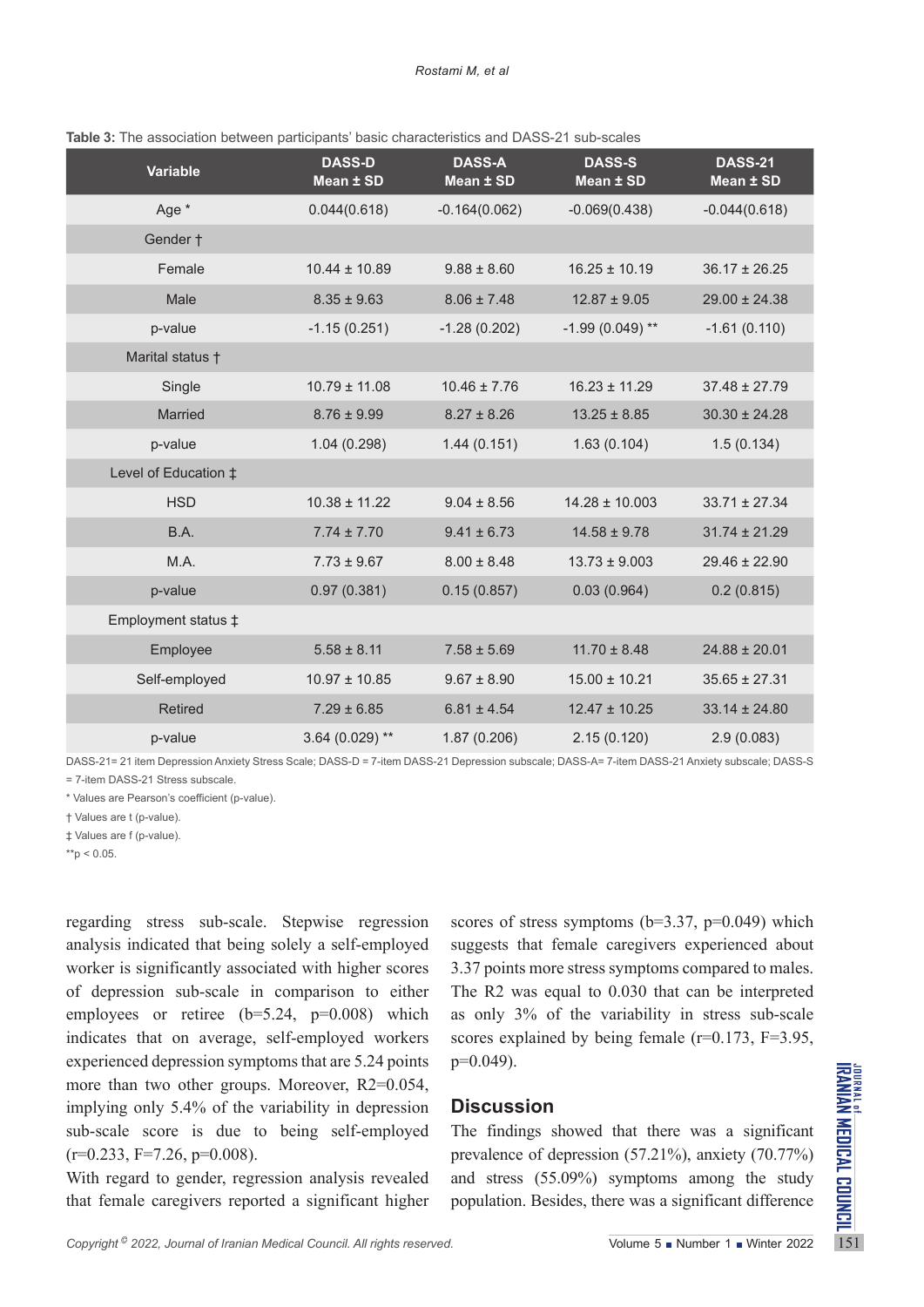between males and females in terms of stress sub-scale score. Importantly, the mean scores of depressions sub-scale was significantly higher for self-employed workers in comparison to retirees and employees.

The results of this study were aligned with the results reported in the studies of Kim (14), Gallagher (23), and Park (24). In the Kim study, caregivers of hospitalized children with COVID-19 suffered significant psychological problems. Gallagher *et al* showed that COVID-19 with negative psychological effects on caregivers, is an important factor in their depression. In the Park study, the caregivers of the patients with COVID-19 suffered from psychological distress, which varied by their status, as the long-term caregivers suffered more psychological distress compared to short-term caregivers. A high rate of psychological illness and social stigma was found in medical staff associated with Ebola and SARS. In addition, the use of protective clothing, which makes the treatment much more difficult than normal conditions, as well as the fear of getting sick and making others sick, caused stress and anxiety in these people (25, 26). It seems that one of the reasons why the rate of stress, anxiety, and depression symptoms were high in the participants is due to the unknown dimensions of COVID-19 at the time of the present study. In fact, at the onset of the COVID-19 epidemic in the country, all its dimensions were unknown to the people and even to the medical staff. Additionally, due to the lack of a definite treatment for this disease and the fact that caregivers are witnessing an unknown and severe disease in their loved ones, they would experience a high level of depression, anxiety and stress.

THERET THE THIRD THE THE THIRD THE THIRD THE THIRD THE THIRD THE THIRD THE THIRD THIRD THIRD THIRD THIRD THIRD THIRD THIRD THIRD THIRD THIRD THIRD THIRD THIRD THIRD THIRD THIRD THIRD THIRD THIRD THIRD THIRD THIRD THIRD THI Jafari-Oori *et al* in a study enrolled 350 family caregivers of COVID-19 patients used DASS-21 as a tool in order to measure psychological burden of COVID-19. They reported the prevalence of depression, anxiety, and stress symptoms, 77.75, 75, and 80%, respectively. Although they reported a higher prevalence of depression and stress symptoms, the results of their study were consistent with the present study in terms of the prevalence of anxiety symptoms. It was also revealed that there was a significant relationship between being younger and married with high levels of psychological symptoms (12).

In the SARS epidemic in Hong Kong, caregivers and patients' families reported a high percentage of stress

and mental pressure after direct contact with patients. The levels of stress and anxiety were higher among people who had direct contact with COVID-19 patients, and this showed that direct contact with patients was a factor in aggravating stress and anxiety in caregivers (27). The results of Koh study at the time of the SARS epidemic demonstrated that half of the Singaporean healthcare workers and patients' caregivers suffered from stress and mental pressure (28).

Moreover, in the present study, the relationship between gender and stress was significant. Female caregivers showed higher scores in this sub-scale, which was consistent with the results of Lai's study (29). In Lai's study, women suffered from high stress in direct contact with patients, while men scored lower. Moreover, it has been shown that women are more vulnerable to stressors (30). It is worth mentioning that in Iranian culture, caring for patients, children, and the disabled is dominantly the responsibility of women and girls in the family. Therefore, they may feel more psychological burdens as a result of caring for patients with COVID-19 and this might lead to a higher level of stress symptoms among them (31).

The depression sub-scale was significantly related to employment status. Self-employed workers had a higher mean in depression than employees and retirees. One of the important reasons for explaining this relationship might be the lack of job security for self-employed workers during the pandemic. From the beginning of the lockdown and restriction of many non-governmental jobs, this group of people was endangered in terms of living and economic conditions, and the support plans failed to compensate all their losses while employees and retirees were constantly receiving their monthly income. Also, the financial problems might be even worse for the family caregivers of patients who were the main financial supporter of the family with a non-governmental job since they were not able to leave home due to illness. Even a qualitative study on the family caregivers of COVID-19 patients in Iran clearly indicated that being self-employed leads to more financial needs during the pandemic; therefore, it might result in feeling more psychological burdens among family caregivers (32).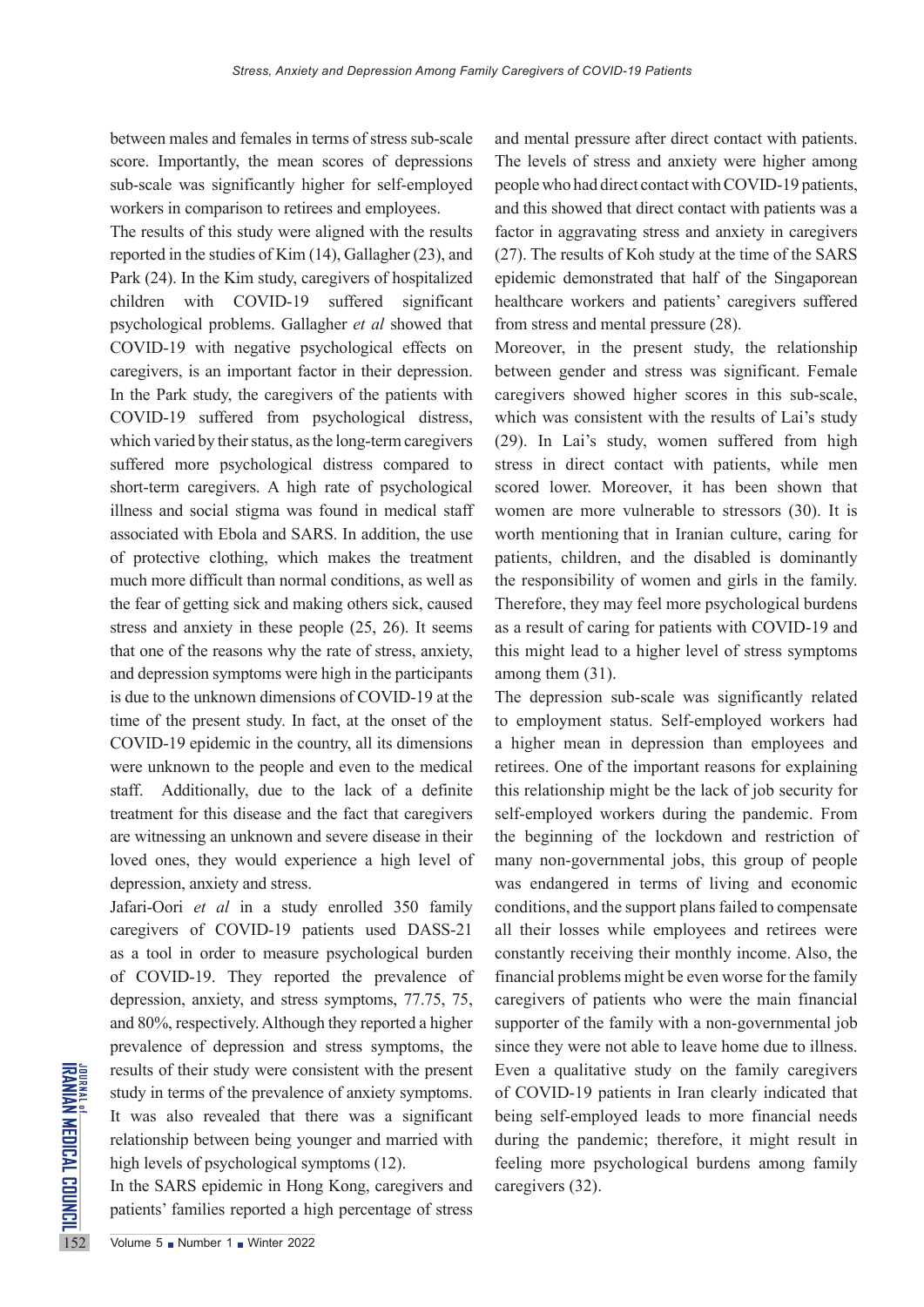## *Limitations*

This study faced two main limitations. First, this was a cross-sectional study and no control group was included in the study. Conducting studies with family caregivers of COVID-19 patients at different categories, as well as including control groups who do not care for COVID-19 patients, can provide useful information to better understand the psychological symptoms in this population. Second, in this study, only a limited number of basic characteristics of the participants were examined. Indeed, there might be numerous contributing factors that can have an impact on family caregivers' mental health. Thus, they should be studied as they can play a fundamental role in making decisions for this population by policy makers.

## **Conclusion**

In summary, our results demonstrated that depression, anxiety and stress symptoms were prevalent among

caregivers of COVID-19 patients. This paramount evidence suggests that during the COVID-19 pandemic, family caregivers should receive effective mental support in order to reduce the psychological burden of the current crisis on their mental health. Indeed, there is a need for plans and measures by policy makers and health care providers to prevent family caregivers from developing serious psychological consequences. Besides, the findings indicated that females experienced a significantly higher level of stress than males and considering the employment status, self-employed workers had a higher level of depression symptoms compared to the other two groups. The mentioned findings emphasize paying attention to gender and socio-economic differences between family caregivers to be able to implement effective policies tailored to different circumstances to reduce the symptoms of stress, anxiety and depression of these individuals and improve their mental health.

# **References**

1. Rudrapal M, Khairnar SJ, Borse LB, Jadhav AG. Coronavirus Disease-2019 (COVID-19): An Updated Review. Drug Res (Stuttg) 2020 Sep;70(9):389-400.

2. Ahn DG, Shin HJ, Kim MH, Lee S, Kim HS, Myoung J, et al. Current Status of Epidemiology, Diagnosis, Therapeutics, and Vaccines for Novel Coronavirus Disease 2019 (COVID-19). J Microbiol Biotechnol 2020 Mar 28;30(3):313-24.

3. Forte G, Favieri F, Tambelli R, Casagrande M. The Enemy Which Sealed the World: Effects of COVID-19 Diffusion on the Psychological State of the Italian Population. J Clin Med 2020 Jun 10;9(6):1802.

4. Organization WH. Coronavirus disease 2019 (COVID-19) situation report Geneva, Switzerland: World Health Organization; [Available from: https://covid19.who.int/.

5. Nicola M, Alsafi Z, Sohrabi C, Kerwan A, Al-Jabir A, Iosifidis C, et al. The socio-economic implications of the coronavirus pandemic (COVID-19): A review. Int J Surg 2020 Jun;78:185-93.

6. Russell BS, Hutchison M, Tambling R, Tomkunas AJ, Horton AL. Initial Challenges of Caregiving During COVID-19: Caregiver Burden, Mental Health, and the Parent-Child Relationship. Child Psychiatry Hum Dev 2020 Oct;51(5):671-82.

7. Wu KK, Chan SK, Ma TM. Posttraumatic stress, anxiety, and depression in survivors of severe acute respiratory syndrome (SARS). J Trauma Stress 2005 Feb;18(1):39-42.

8. Dubey S, Biswas P, Ghosh R, Chatterjee S, Dubey MJ, Chatterjee S, et al. Psychosocial impact of COVID-19. Diabetes Metab Syndrome 2020 Sep;14(5):779-88.

*Copyright* 2022, *Journal of Iranian Medical Council. All rights reserved.* The Fear of COVID-19 Scale: Development Copyright<sup>9</sup> 2022, *Journal of Iranian Medical Council. All rights reserved.* The Fear of COVID-19 Scale: 9. Lin C-Y, Broström A, Griffiths MD, Pakpour AH. Investigating mediated effects of fear of COVID-19 and COVID-19 misunderstanding in the association between problematic social media use, psychological distress, and insomnia. Internet Interv 2020 Sep;21:100345.

10. Ahorsu DK, Lin C-Y, Imani V, Saffari M, Griffiths MD, Pakpour AH. The Fear of COVID-19 Scale: Development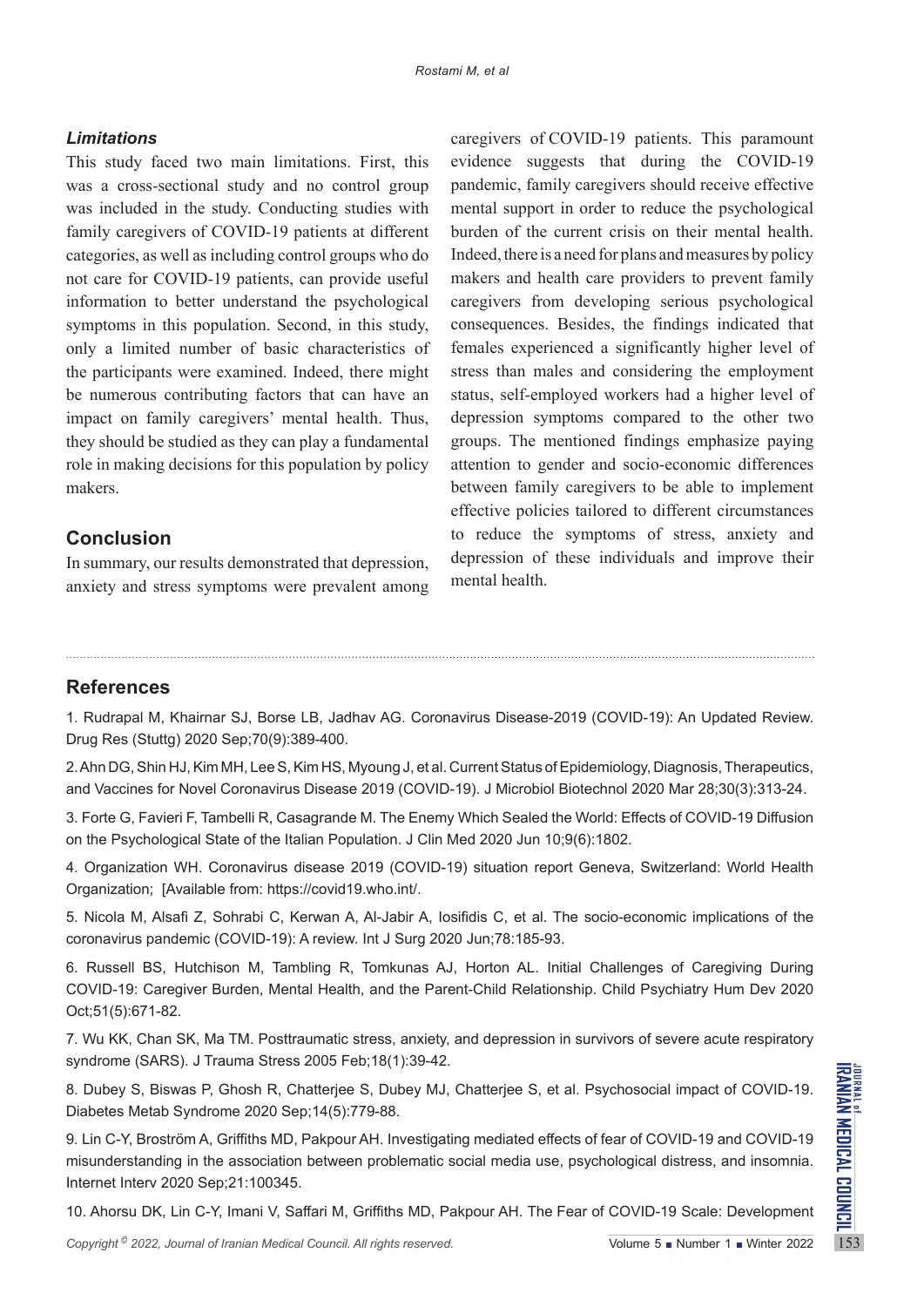and Initial Validation. Int J Ment Health Addict 2020 March 27:1-9.

11. Maarefvand M, Hosseinzadeh S, Farmani O, Safarabadi Farahani A, Khubchandani J. Coronavirus Outbreak and Stress in Iranians. Int J Environ Res Public Health 2020 Jun 20;17(12):4441.

12. Jafari-Oori M, Ebadi A, Moradian ST, Jafari M, Dehi M, Ghasemifard F. Psychiatric distress in family caregivers of patients with COVID -19. Arch Psychiatr Nurs 2021 Jul 12.

13. Guo Y-R, Cao Q-D, Hong Z-S, Tan Y-Y, Chen S-D, Jin H-J, et al. The origin, transmission and clinical therapies on coronavirus disease 2019 (COVID-19) outbreak – an update on the status. Mil Med Res 2020 Mar 13;7(1):11.

14. Kim H, Park KJ, Shin YW, Lee JS, Chung S, Lee T, et al. Psychological Impact of Quarantine on Caregivers at a Children's Hospital for Contact with Case of COVID-19. J Korean Med Sci 2020 Jul 20;35(28):e255-e.

15. Chew QH, Wei KC, Vasoo S, Chua HC, Sim K. Narrative synthesis of psychological and coping responses towards emerging infectious disease outbreaks in the general population: practical considerations for the COVID-19 pandemic. Singapore Med J 2020 Jul;61(7):350-6.

16. Cortés-Álvarez NY, Piñeiro-Lamas R, Vuelvas-Olmos CR. Psychological Effects and Associated Factors of COVID-19 in a Mexican Sample. Disaster Med Public Health Prep 2020 Jun:1-12.

17. Luo M, Guo L, Yu M, Jiang W, Wang H. The psychological and mental impact of coronavirus disease 2019 (COVID-19) on medical staff and general public - A systematic review and meta-analysis. Psychiatry Res 2020 Sep;291:113190-.

18. Rossi R, Socci V, Talevi D, Mensi S, Niolu C, Pacitti F, et al. COVID-19 pandemic and lockdown measures impact on mental health among the general population in Italy. Front Psychiatry 2020 Aug 7:2020.04.09.20057802.

19. World Health Organization. (2020). Clinical management of COVID-19: interim guidance, 27 May 2020. World Health Organization.

20. Asghari A, Saed F, Dibajnia P. Psychometric properties of the Depression Anxiety Stress Scales-21 (DASS-21) in a non-clinical Iranian sample. Int J Psychol 2008;2(2):82-102.

21. Ramón-Arbués E, Gea-Caballero V, Granada-López JM, Juárez-Vela R, Pellicer-García B, Antón-Solanas I. The Prevalence of Depression, Anxiety and Stress and Their Associated Factors in College Students. Int J Environ Res Public Health 2020 Sep 24;17(19):7001.

22. Lee D. The convergent, discriminant, and nomological validity of the Depression Anxiety Stress Scales- (DASS-21). J Affect Disord 2019 Dec 1;259:136-42.

23. Gallagher S, Wetherell M. Risk of Depression in Family Caregivers: Unintended Consequence of COVID-19. BJPsych Open 2020 Oct 12:2020.06.15.20131532.

24. Park SS. Caregivers' Mental Health and Somatic Symptoms During COVID-19. Journal Gerontol B Psychol Sci Soc Sci 2021 Mar 14;76(4):e235-e240.

25. Wu P, Fang Y, Guan Z, Fan B, Kong J, Yao Z, et al. The psychological impact of the SARS epidemic on hospital employees in China: exposure, risk perception, and altruistic acceptance of risk. Can J Psychiatry 2009 May;54(5):302-11.

26. Li L, Wan C, Ding R, Liu Y, Chen J, Wu Z, et al. Mental distress among Liberian medical staff working at the China Ebola Treatment Unit: a cross sectional study. Health Qual Life Outcomes 2015 Sep 26;13:156.

27. Poon E, Liu KS, Cheong DL, Lee CK, Yam LY, Tang WN. Impact of severe respiratory syndrome on anxiety levels of front-line health care workers. Hong Kong Med J 2004 Oct;10(5):325-30.

START OF front-line health care workers<br>
28. Koh D, Lim MK, Chia SE, K<br>
Syndrome (SARS) on work and<br>
2005 Jun;43(7):676-82.<br>
29. Lai J, Ma S, Wang Y, Cai Z,<br>
Care Workers Exposed to Corol 28. Koh D, Lim MK, Chia SE, Ko SM, Qian F, Ng V, et al. Risk perception and impact of Severe Acute Respiratory Syndrome (SARS) on work and personal lives of healthcare workers in Singapore: what can we learn? Med Care 2005 Jun;43(7):676-82.

29. Lai J, Ma S, Wang Y, Cai Z, Hu J, Wei N, et al. Factors Associated With Mental Health Outcomes Among Health Care Workers Exposed to Coronavirus Disease 2019. JAMA Netw Open 2020 Mar 2;3(3):e203976-e.